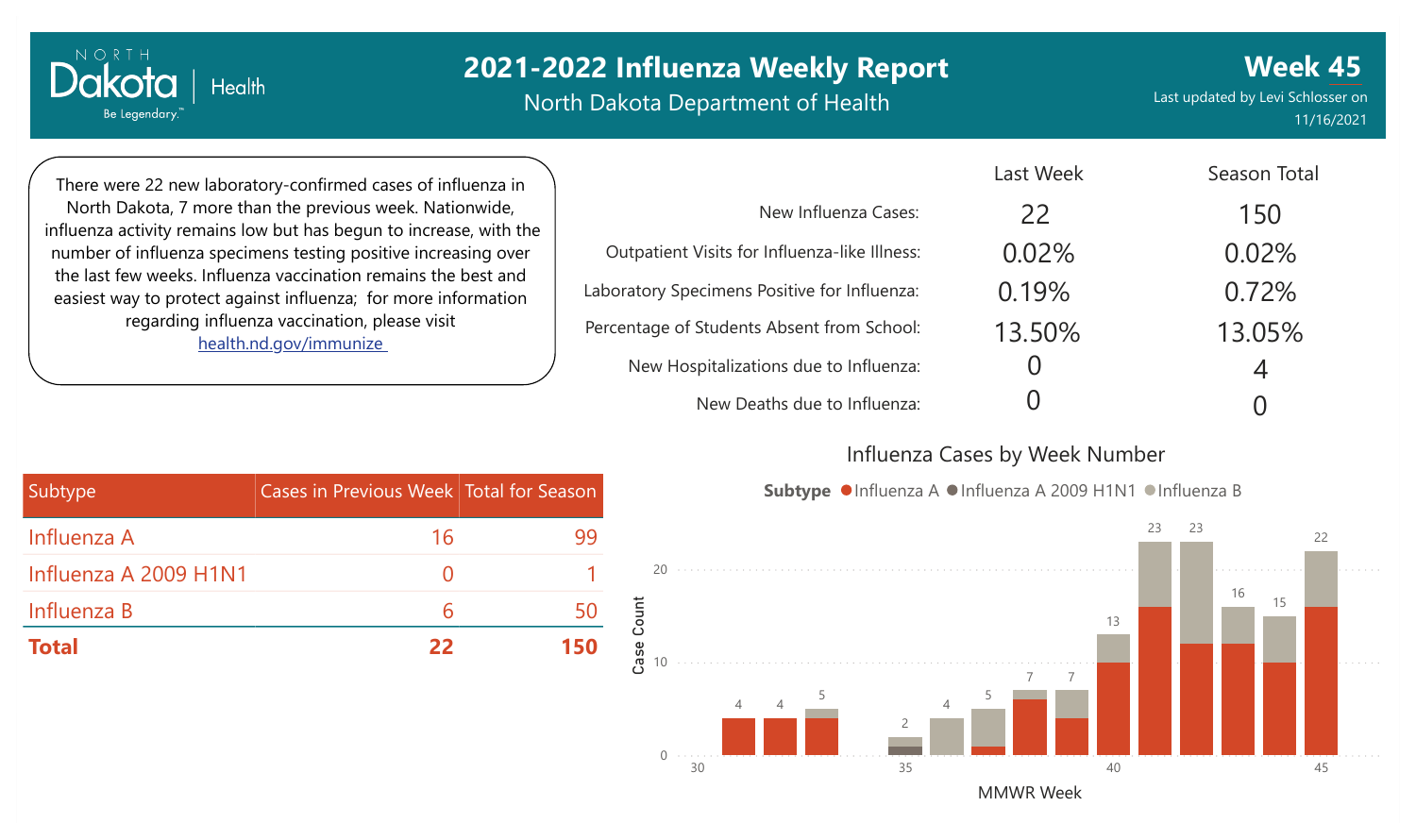

## **2021-2022 Influenza Weekly Report** North Dakota Department of Health

**Week 45** Last updated by Levi Schlosser on 11/16/2021

Laboratory-confirmed influenza is a reportable disease in North Dakota. Influenza "cases" include people that have tested positive for influenza in a healthcare setting. It does not include people with influenza who did not seek healthcare, or were diagnosed without a lab test, which is common. The true number of people in North Dakota is underrepresented, but case data allows us where influenza is circulating and in what populations. It also provides context regarding how the current season compares with previous seasons. Find more information about cases on ndflu.com

#### Influenza Cases by Gender



#### Influenza Cases by Age Group





#### Total Influenza Cases by County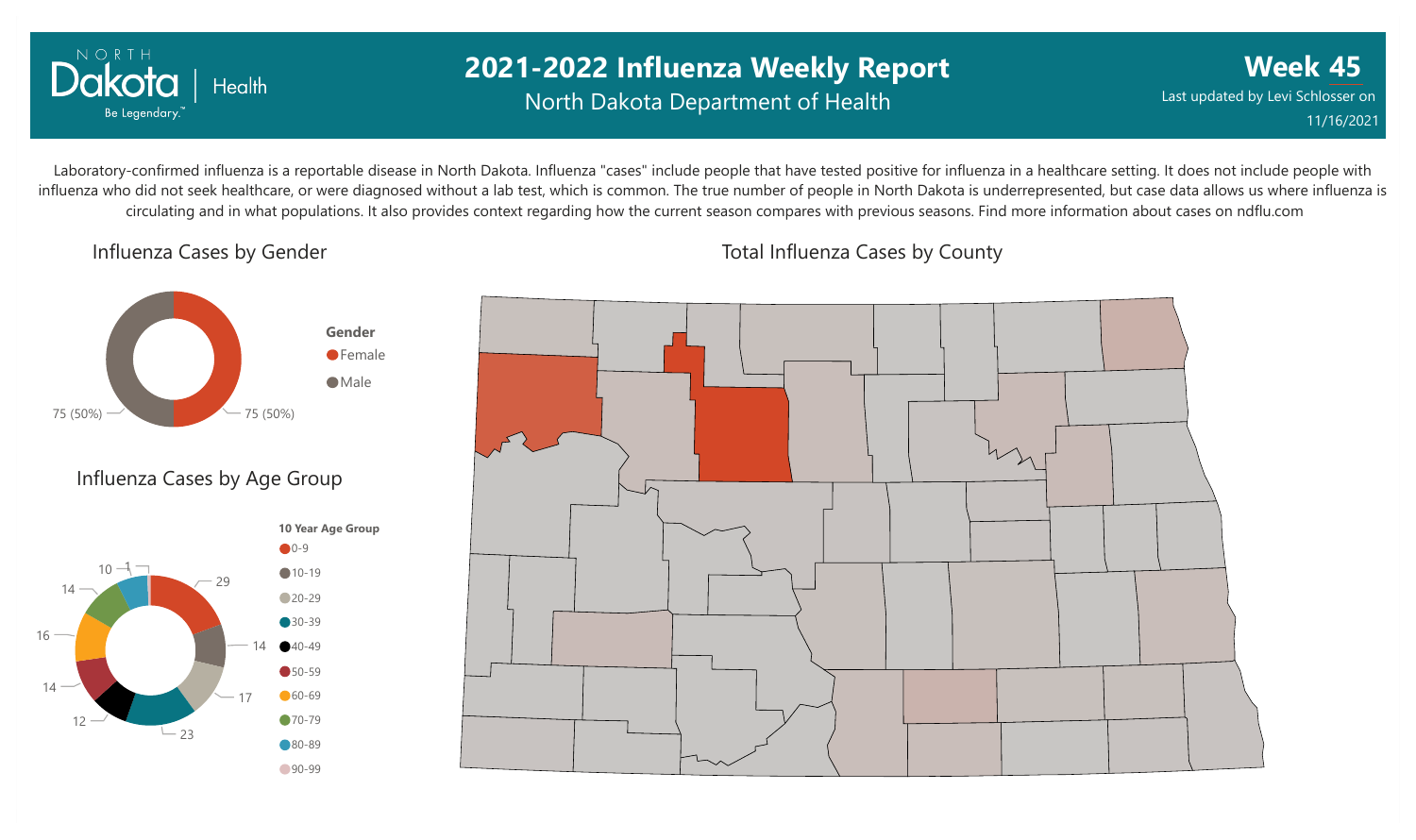

NORTH

Dakota

Be Legendary.

Health

### **2021-2022 Influenza Weekly Report** North Dakota Department of Health

**Week 45** Last updated by Levi Schlosser on 11/16/2021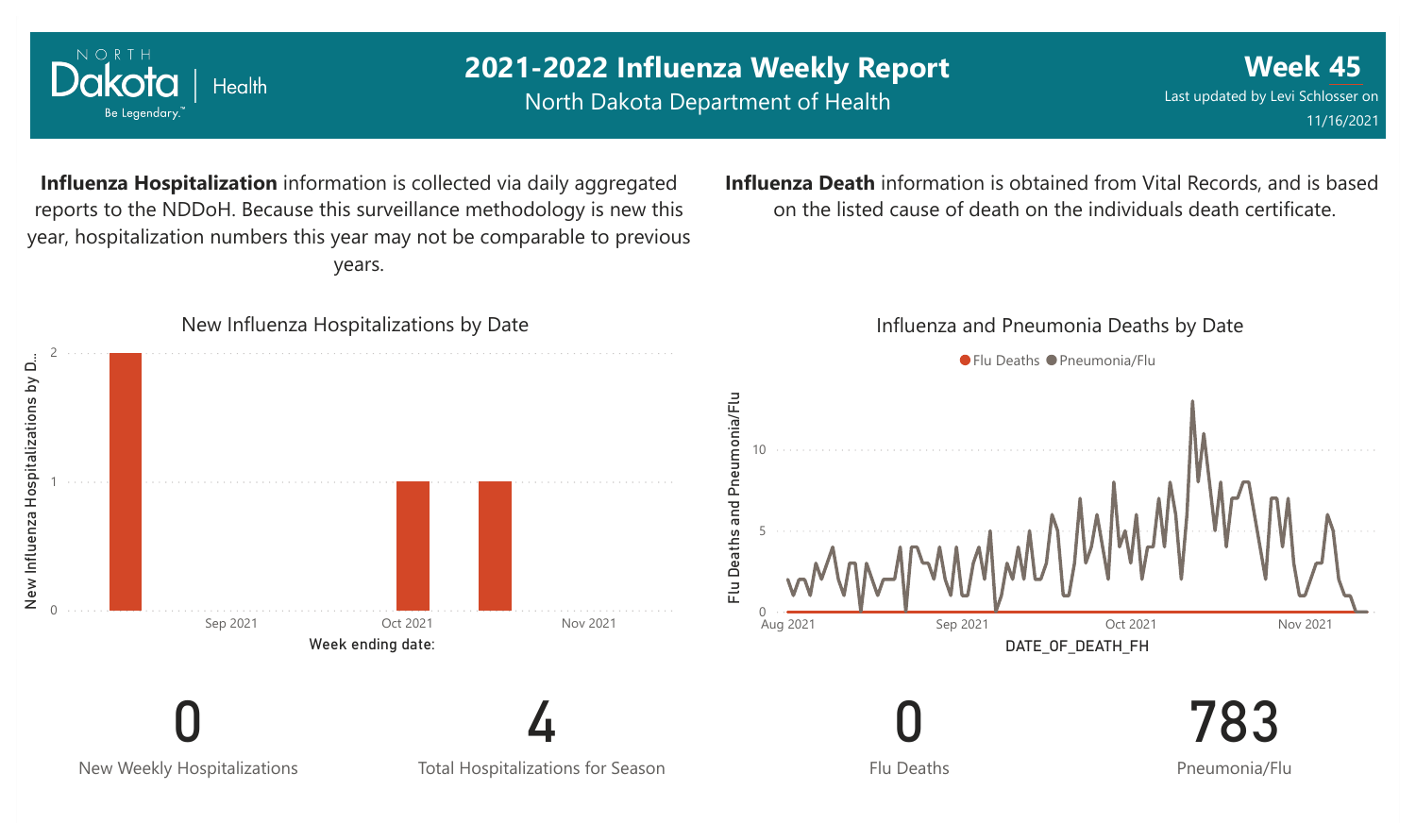

Saturday, November 06, 2021 Saturday, November 13, 2021

## **2021-2022 Influenza Weekly Report**

North Dakota Department of Health

**Week 45** Last updated by Levi Schlosser on 11/16/2021

**Outpatient Influenza-like Illness (ILI)** The NDDoH participates in the national U.S. Outpatient Influenza-like Illness Surveillance Network (ILINet). Data from participating outpatient providers in north Dakota are pooled to create a state-wide estimate for the weekly percent of healthcare visists due to influenza-like illness (ILI). Patients presenting with a fever of 100 degrees or greater AND a cough and/or sore throat are considered to have ILI. For more information [on state and national ILINet data, see FluView](http://fluview%20interactive/) Interactive

**Sentinel Laboratory Data** The NDDoH receives influenza and RSV testing data from participating sentinel laboratories across the state. The total number of positive tests and the total number of tests conducted are reported and used to create a state-wide percent positivity statistic. For influenza, percent positivity of 10% or greater indicates 'season level' influenza activity.



**Total 22,753 0.02%**

3,832 3,557

0.03% 0.02%

# Flu Positivity by Week



| Week ending date:           | Total Number of Specimens Tested Flu Positivity |       |
|-----------------------------|-------------------------------------------------|-------|
| Saturday, October 09, 2021  | 561                                             | 0.53% |
| Saturday, October 16, 2021  | 668                                             | 1.20% |
| Saturday, October 23, 2021  | 765                                             | 1.57% |
| Saturday, October 30, 2021  | 646                                             | 1.24% |
| Saturday, November 06, 2021 | 873                                             | 0.80% |
| Saturday, November 13, 2021 | 538                                             | 0.19% |
| <b>Total</b>                | 4.051                                           | 0.96% |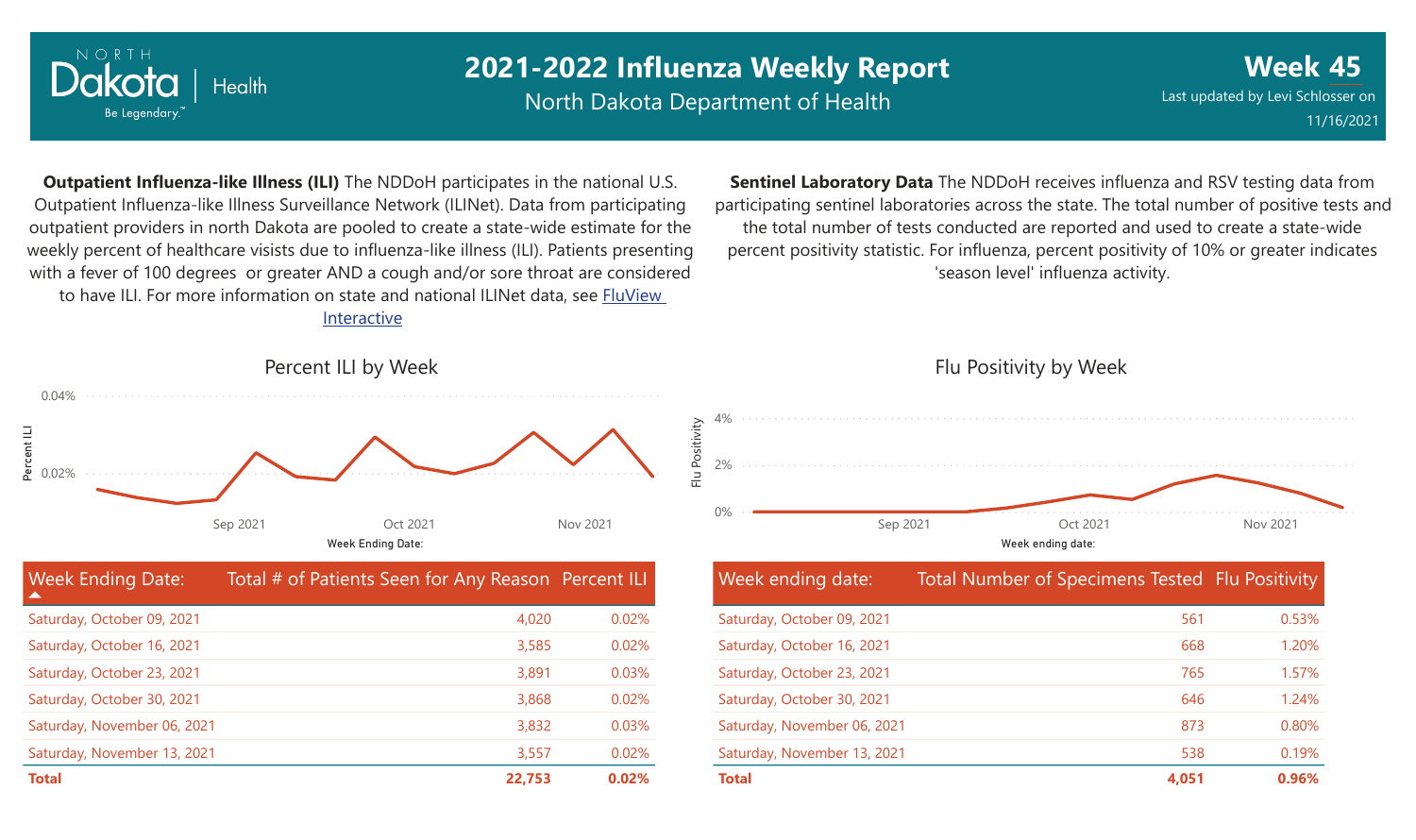

## **2021-2022 Influenza Weekly Report** North Dakota Department of Health

During the influenza season, increases in the **school absenteeism** data cab be used as an early indicator for influenza circulation. The NDDoH received absenteeism data from a majority of schools in the state. Data here include absences for all reasons.



During the influenza season, **influenza outbreaks** are common anywhere people gather, including schools, child care centers, long-term care facilities, and health care facilities. Outbreaks of influenza or influenza-like illness may be reported to the NDDoH. The following outbreaks have been reported this season.

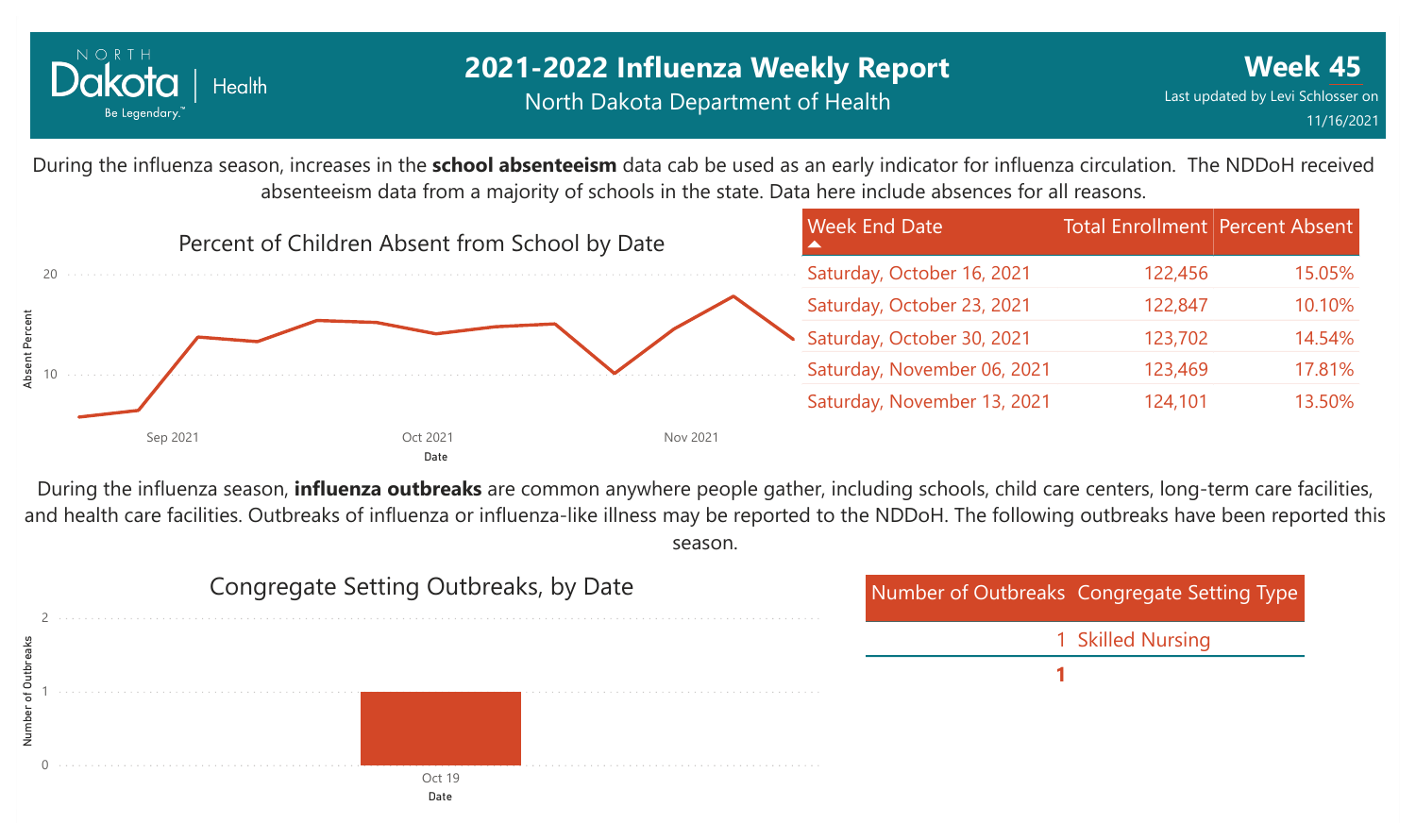

## **2021-2022 Influenza Weekly Report** North Dakota Department of Health

**Week 45** Last updated by Levi Schlosser on 11/16/2021

**Influenza vaccine doses administered** data from the North Dakota Immunization Information System (NDIIS) includes all administered doses of flu vaccine documented in the NDIIS to records with a North Dakota address. Adult immunizations do not have to be reported to the NDIIS so there may be more influenza vaccine doses being administered that are not reported to the NDIIS. Age groups are determined base on age at time of vaccination.

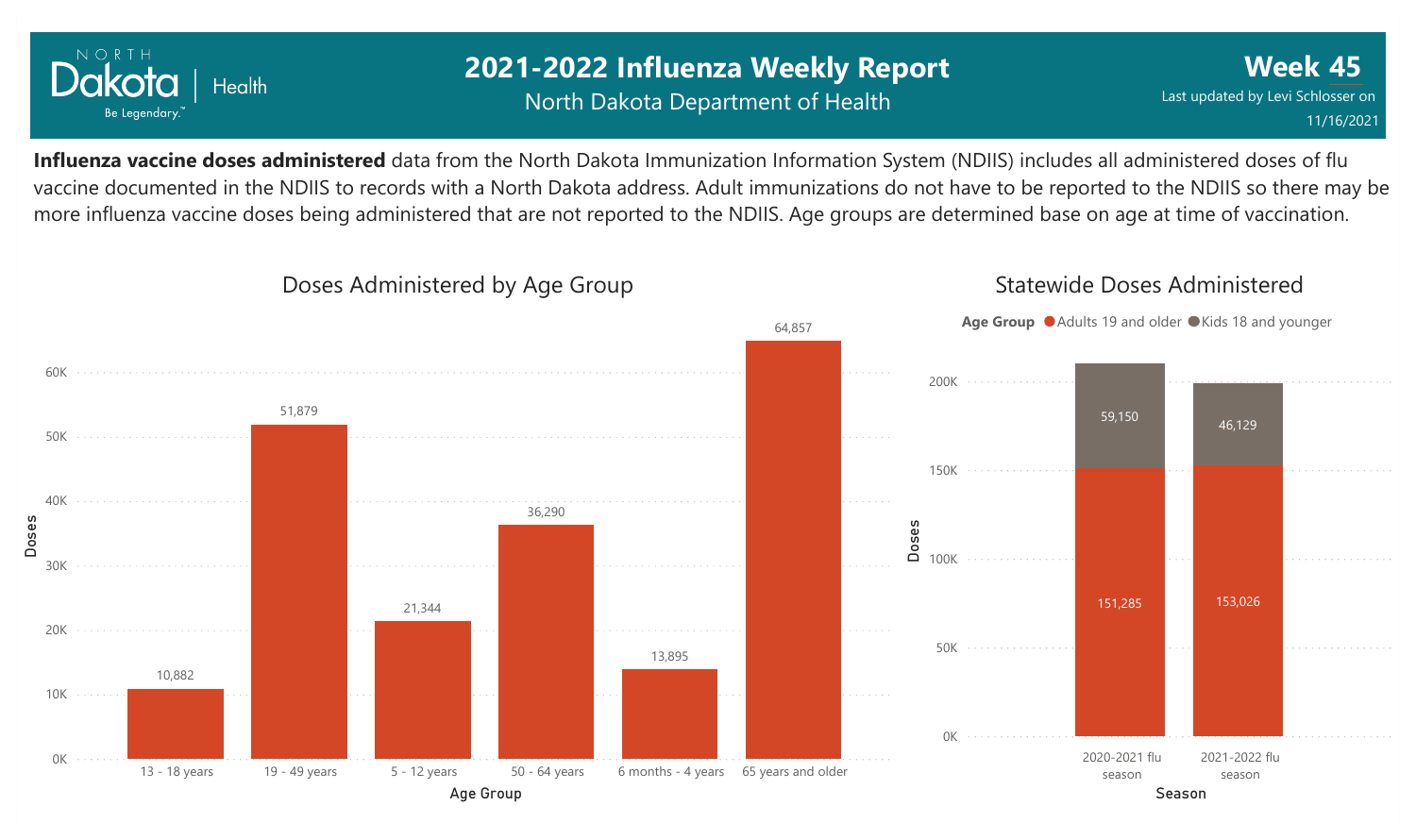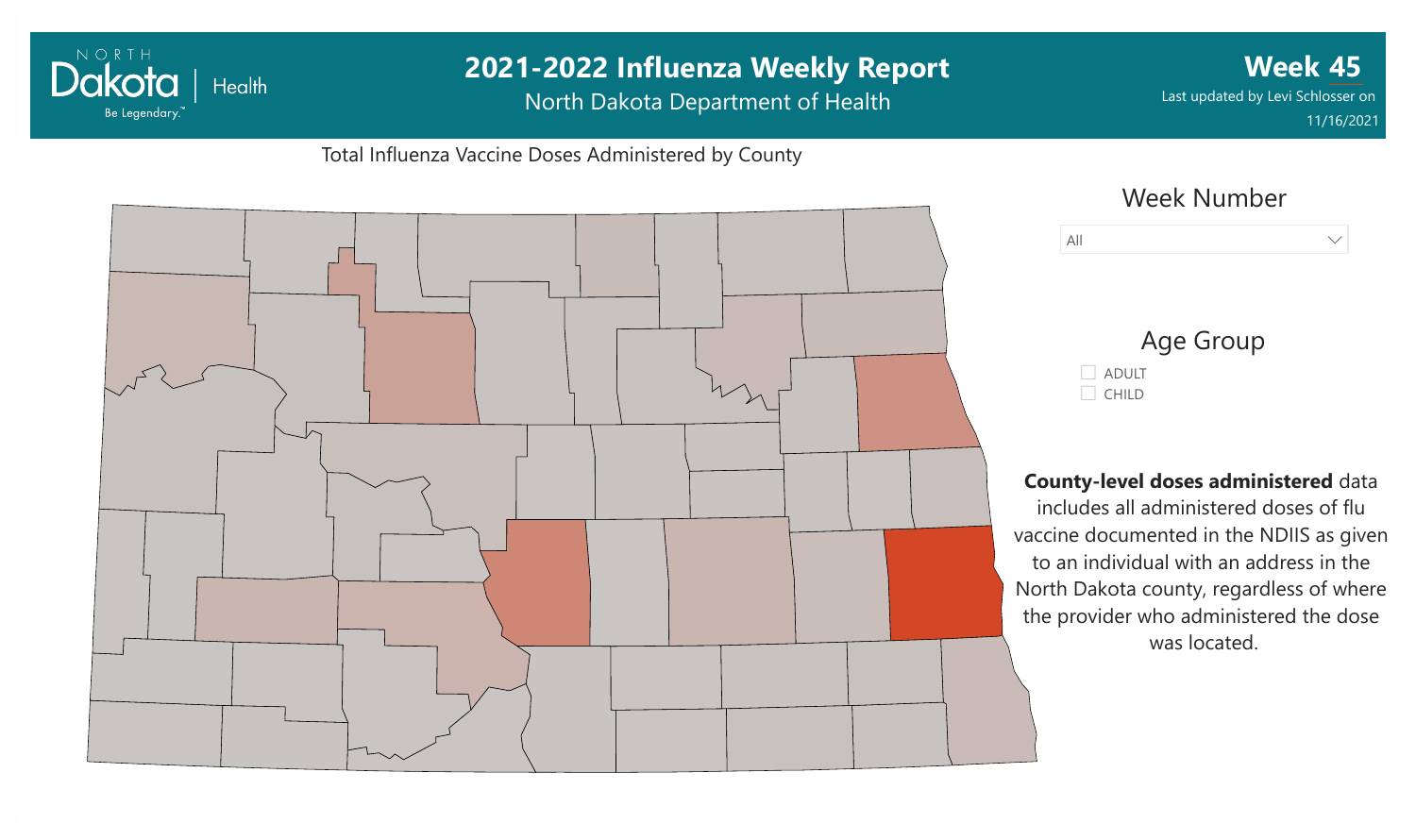# **2021-2022 Influenza Weekly Report**

North Dakota Department of Health



NORTH

Dakota

Be Legendary.

**Health** 

#### Statewide Flu Coverage for Adults >= 19

NDIIS data can also be used to estimate the percent of North Dakotans in each age group that have received at least one dose of influenza vaccine so far this flu season. NDIIS records included in **statewide coverage rates** must have a North Dakota address.

Adult immunizations do not have to be reported to the NDIIS so adult coverage rates may be higher.

Season Season 2020-2021 flu season 2021-2022 flu season 23.00% 27.10%